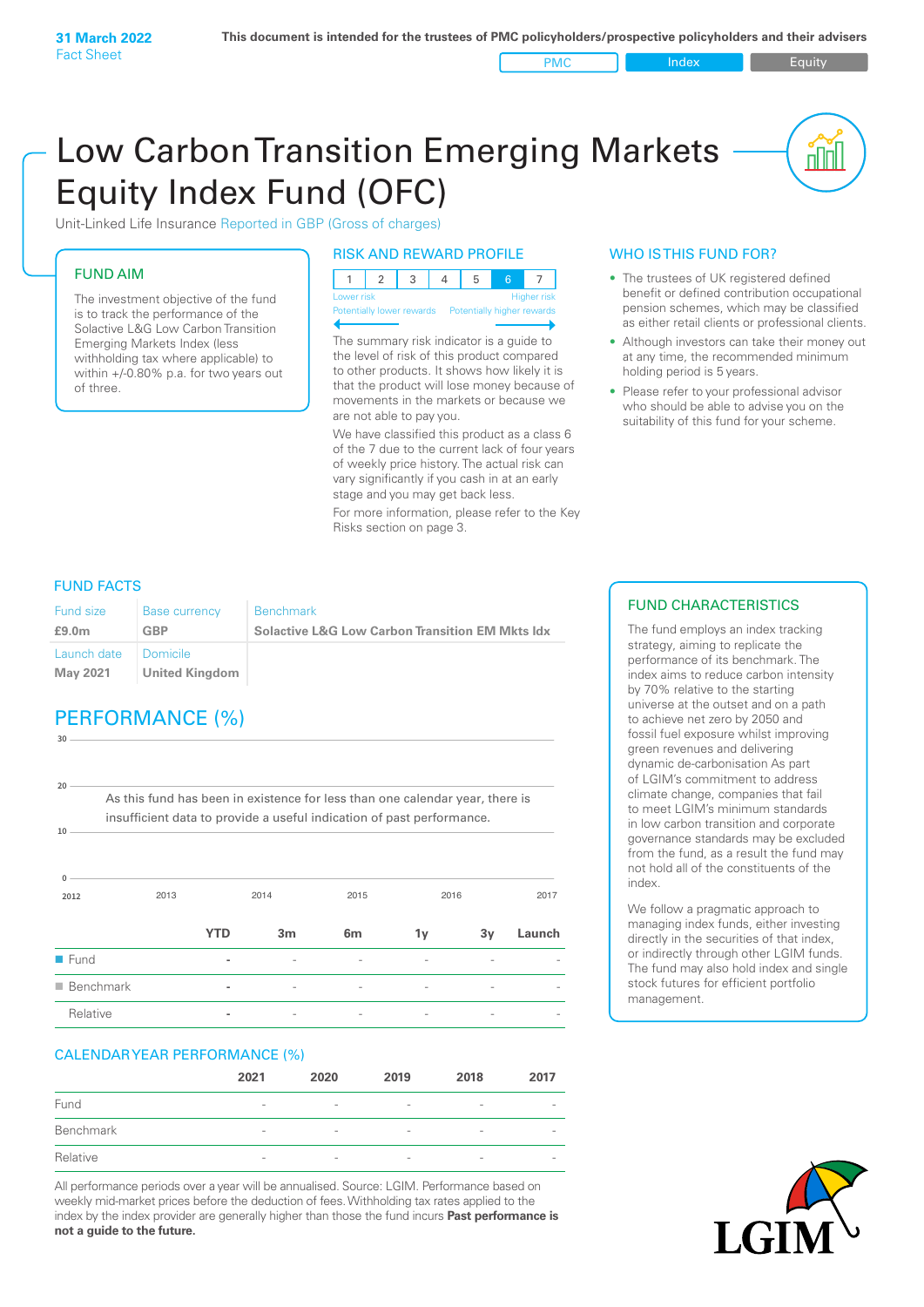Unit-Linked Life Insurance Reported in GBP (Gross of charges)

# PORTFOLIO BREAKDOWN

All data source LGIM unless otherwise stated. Totals may not sum due to rounding. In order to minimise transaction costs, the Fund will not always own all the assets that constitute the index and on occasion it will own assets that are not in the index. The number of fund holdings can differ from the index due to corporate events and proxy holdings.



## SECTOR (%)

| ■ Communications & Tech     | 36.1 |
|-----------------------------|------|
| <b>Banks (Equity)</b>       | 15.1 |
| Consumer Non-cyclical       | 9.8  |
| Consumer Cyclical           | 9.3  |
| Financial Services (Equity) | 6.7  |
| $\blacksquare$ Industrials  | 6.0  |
| ■ Commodities               | 5.7  |
| <b>Energy</b>               | 44   |
| Insurance (Equity)          | 2.6  |
| $\blacksquare$ Other        | 42   |
|                             |      |

| <b>MARKET CAPITALISATION</b> |
|------------------------------|

| ■ Large              | 84.5 |
|----------------------|------|
| $\blacksquare$ Mid   | 12.8 |
| $\blacksquare$ Small | 27   |
| ■ Undefined          |      |

■ Top 10 holdings 25.5% Rest of portfolio 74.5% No. of holdings in fund 1,427 No. of holdings in index 1,579

## $(\%)$  TOP 10 HOLDINGS  $(\%)$

| Taiwan Semiconductor Manufacturing Co 8.5 |     |
|-------------------------------------------|-----|
| <b>Tencent Holdings</b>                   | 4 N |
| Samsung Electronics Co                    | 3.8 |
| Alibaba Group Holding Adr                 | 3.0 |
| Reliance Industries                       | 15  |
| Infosys                                   | 12  |
| Meituan B                                 | 11  |
| Vale                                      | 09  |
| Al Rajhi Bank                             | 0 S |
| .Jd Com Adr                               | 0 8 |
|                                           |     |

#### COUNTRY (%)

|   | Taiwan               | 16.9 |  |
|---|----------------------|------|--|
| ۰ | India                | 14.0 |  |
|   | Korea                | 12.0 |  |
|   | China                | 11.5 |  |
|   | Cayman Islands       | 9.8  |  |
|   | <b>United States</b> | 7.7  |  |
|   | <b>Brazil</b>        | 5.8  |  |
|   | Saudi Arabia         | 4.0  |  |
|   | South Africa         | 3.2  |  |
|   | Other                | 15.2 |  |
|   |                      |      |  |



The Index Fund Management team comprises 25 fund managers, supported by two analysts. Management oversight is provided by the Global Head of Index Funds. The team has average industry experience of 15 years, of which seven years has been at LGIM, and is focused on achieving the equally important objectives of close tracking and maximising returns.